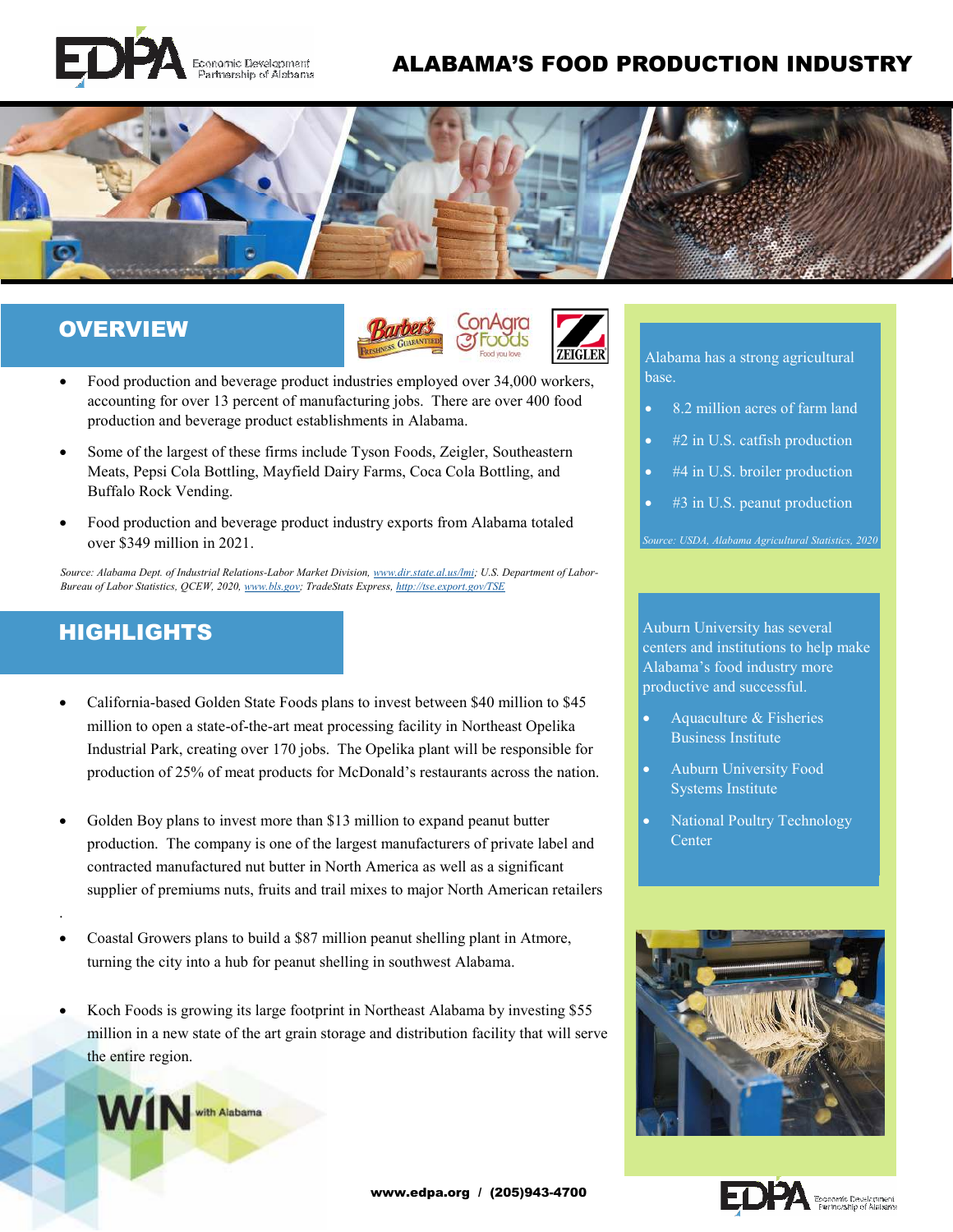



### / ALABAMA'S FOOD PRODUCTION INDUSTRY

# LOCATION ADVANTAGE



### **Transportation Advantages for the Food Production Industry.**

- Six interstate highways: I-10 (FL to CA), I-20 (SC to TX), I-22 (AL to TN), I-59 (TN to LA), I-65 (AL to IL), I-85 (AL to VA).
- Five Class 1 railroads and several intermodal facilities.
- Several inland docks and a deep-water port.

# EDUCATED WORKFORCE

**Alabama is home to universities working on R&D for the food processing industry.** 

### **Auburn University**

#### College of Agriculture

Offers both undergraduate and graduate degrees.

#### Food Science Program

Food Science is a multidisciplinary scientific field where concepts of chemistry, biology, physics, mathematics, engineering, and nutrition are utilized to develop and produce foods which are safe, palatable, healthy, and economical.

**Alabama A&M—Department of Food and Animal Sciences** 

Offers both undergraduate and graduate degrees.

**Tuskegee University—Department of Food and Nutritional Sciences** 

Offers both undergraduate and graduate degrees.



Alabama's interstate system allows companies to access over 160 metropolitan areas within a 600 mile radius.



An eleven hour drive time from the center of Alabama reaches west to Dallas/Fort Worth, north to Chicago, east to Charleston and south to Fort Lauderdale.



The Alabama higher education system consists of 28 four-year colleges and universities and 24 two-year community and technical colleges and junior colleges strategically located throughout the state providing Alabamians with educational opportunities to meet the emerging needs of industry.